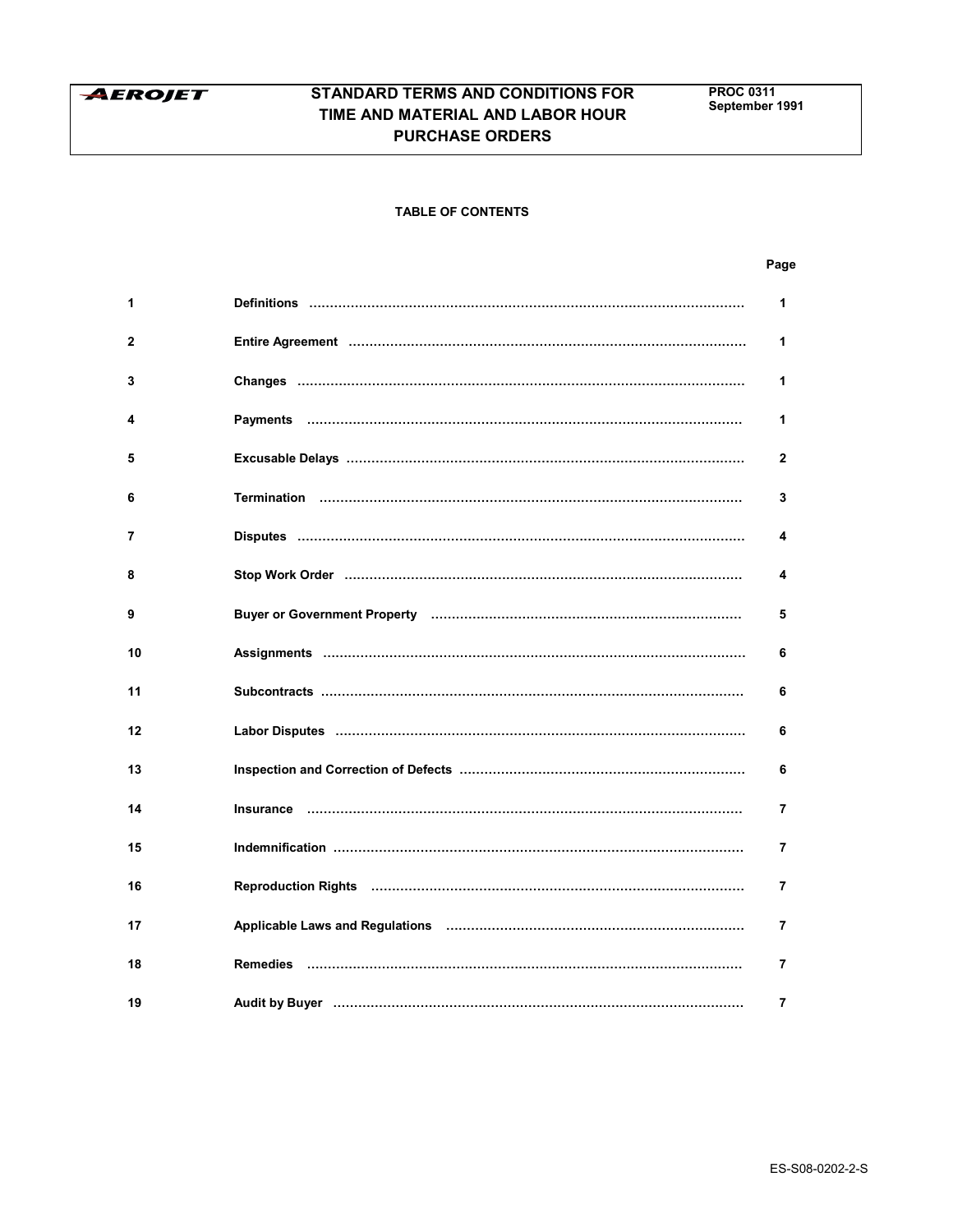

**PROC 0311 September 1991** Page 1 of 8

### **DEFINITIONS**

As used throughout this Agreement, the following terms shall have the meanings set forth below:

- (a) The term "Government Contract" means the United States Government Contract, if any, under which the purchase order incorporating this Agreement is used.
- (b) The term "Contracting Officer" means the person executing the Government Contracts on behalf of the United States Government, and any other officer or civilian employee who is a properly designated Contracting Officer acting within the limits of his authority.
- (c) The term ìBuyerî means Aerojet and includes its officers, employees and agents acting within the limits of their authority.
- (d) The term "this Contract" means this Agreement and the Purchase Order incorporating this Agreement.
- (e) The term "Head of the Agency" or "Secretary" means the Secretary, the Under Secretary, and any Assistant Secretary, or any other Head or Assistant Head of the executive or military department or other Federal agency; and the term "his duly authorized representative" means any persons or board (other than the Contracting Officer) authorized to act for the Head of the Agency or the Secretary.

### 1. **ENTIRE AGREEMENT**

The provisions of this contract are the result of negotiations between the parties. Such provisions, therefore, supersede any prior dealings between Buyer and Seller, and the rights and remedies contained here shall be governed without regard to any such course of prior dealings. Seller has satisfied himself as to the nature of the work., the character, quality and quantity of materials and equipment which will be required, and all matters which can in any way affect performance hereunder.

#### 2. **CHANGES**

The Buyer may at any time, by a written order and without notice to the sureties, if any, make changes, within the general scope of this contract, in any one or more of the following: ( i ) drawings, designs, or specifications; ( ii ) method of shipment or packing; (iii) place of delivery; and (iv) the amount of Buyer or Government-furnished property. If any such change requires an increase or decrease in any hourly rate or in the ceiling price provided for in this contract, or in the time required for the performance of any part of the work under this contract, whether changed or not changed by any such order, or otherwise affects any other provision of this contract, an equitable adjustment shall be made in the (I) ceiling price, (ii) hourly rates, (iii) delivery schedule, and (iv) in such other provisions of the contract as may be so affected and the contract shall be modified in writing accordingly. Any claim by the Seller for adjustment under this clause must be asserted within thirty (30) days from the date of receipt by the Seller of the notification of change, provided, however, that the Buyer, if he decides that the facts justify such action, may receive and act upon any such claim asserted at any time prior to final payment under this contract. Failure to agree to any adjustment shall be a dispute concerning a question of fact within the meaning of the "Disputes" clause of this contract. However, nothing in this clause shall excuse the Seller from proceeding with the contract as changed.

#### 3. **PAYMENTS**

The Seller shall be paid as follows, upon the submission of invoices approved by the Buyer

#### **(a) Hourly Rate:**

 (1) The amounts computed by multiplying the appropriate hourly rate, or rates, set forth in the purchase order, by the number of direct labor hours performed, which rates shall include wages, overhead, general and administrative expenses and profit. Fractional parts of an hour shall be payable on a prorated basis. Invoices may be submitted once each month (or at more frequent intervals if approved by the Buyer), to the Buyer or his designee. The Seller will substantiate invoices by evidence of actual payment and by individual daily job timecards, or such other substantiation approved by the Buyer. Promptly after receipt of each substantiated invoice, the Buyer shall, except as otherwise provided in this contract, and subject to the provisions of (e) below, make payment thereon as approved by the Buyer.

 (2) Unless otherwise specified, the hourly rate or rates set forth in the purchase order shall not be varied by virtue of the Seller having performed work on an overtime basis. If no overtime rates are provided in the purchase order and overtime work is approved in advance by the Buyer, overtime rates will be negotiated. Failure to agree upon these overtime rates will be treated as a dispute under the "Disputes" clause of this contract. If the Purchase Order provides rates for overtime, the premium portion of those rates will be reimbursable only to the extent the overtime is approved by the Buyer.

#### **(b) Materials and Subcontracts:**

(1) Allowable costs of direct materials shall be determined by the Buyer in accordance with Part 31 of the Federal Acquisition Regulations in effect on the date of this contract. Reasonable and allocable material handling costs may be included in the charge for material to the extent they are clearly excluded from the hourly rate. (Material handling costs are comprised of indirect costs, including, when appropriate, General and Administrative expense, allocated to direct materials in accordance with the Seller's usual accounting practices consistent with Part 31 of the Federal Acquisition Regulations). The Seller shall support all material costs claimed by submitting paid invoices or storeroom requisitions, or by other substantiation acceptable to the Buyer. Direct materials, as referenced by this clause, are defined as those materials which enter directly into the end product, or which are used or consumed directly in connection with the furnishing of such product.

(2) The cost of subcontracts which are authorized pursuant to the "Subcontracts" clause hereof shall be reimbursable costs hereunder, provided such costs are consistent with subparagraph (3) below. Reimbursable cost in connection with subcontracts shall be limited to the amounts actually required to be paid by the Seller to the subcontractor and shall not include any costs arising from the letting, administration or supervision of performance of the subcontract, which costs are included in the hourly rate or rates payable under (a) (1) above.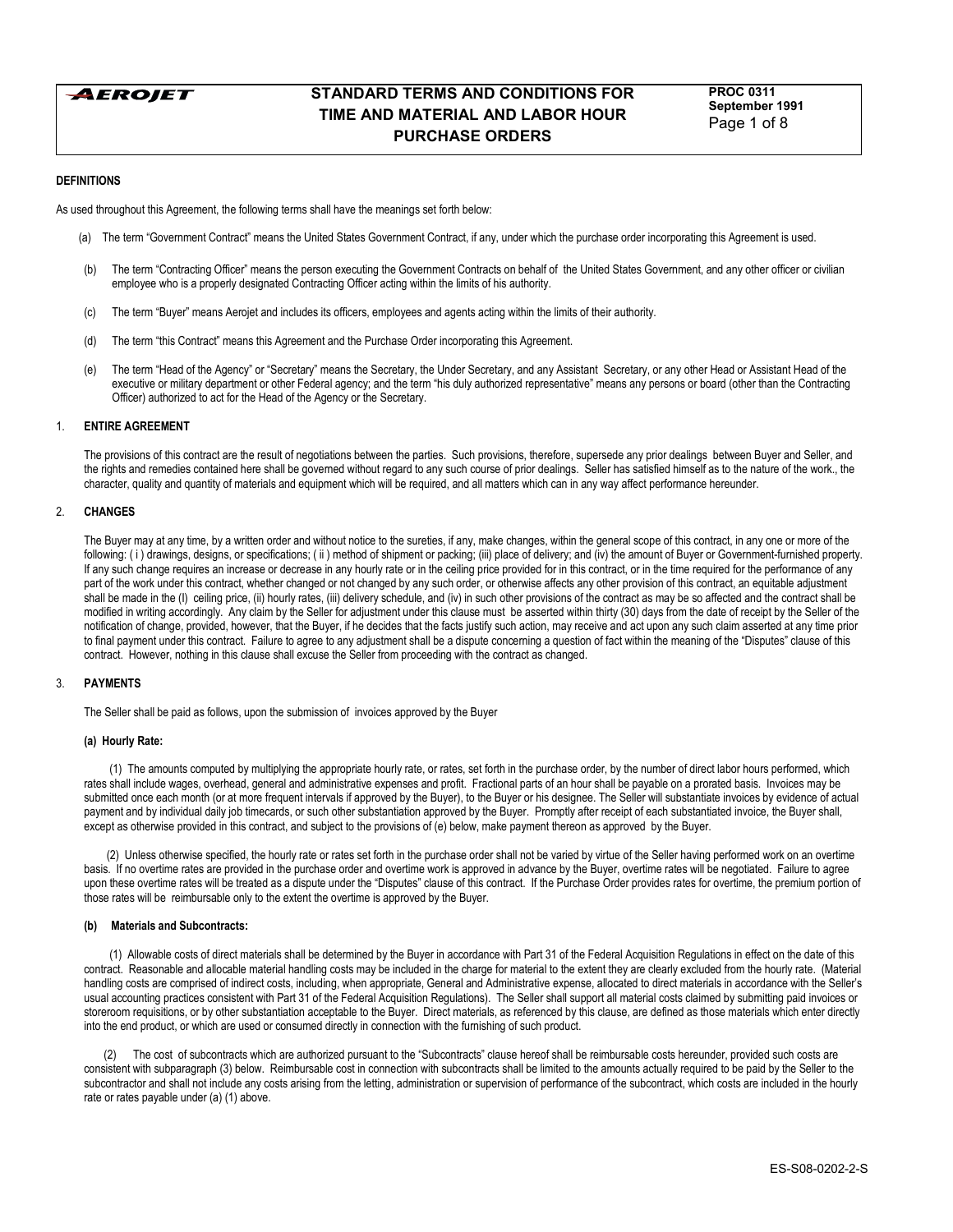

**PROC 0311 September 1991** Page 2 of 8

 (3) The Seller shall, to the extent of his ability, procure materials at the most advantageous prices available with due regard to securing prompt delivery of satisfactory materials, and take all cash and trade discounts, rebates, allowances, credits, salvage, commissions, and other benefits. When unable to take advantage of such benefits, it shall promptly notify the Buyer to that effect, and give the reason therefore. Credit shall be given to the Buyer for cash and trade discounts, rebates, allowances, credits, salvage, the value of resulting scrap when the amount of such scrap is appreciable, commissions, and other amounts which have been accrued to the benefit of the Seller, or would have so accrued except for the fault or neglect of the Seller. Such benefits lost through no fault or neglect on the part of the Seller, or lost through fault of the Buyer, shall not be deducted from gross costs.

(c) It is estimated that the total cost to the Buyer for the performance of this contract will not exceed the ceiling price set forth on the face of the purchase order, and the Seller agrees to use his best efforts to perform the work specified in the purchase order and all obligations under this contract within such ceiling price. If at any time the Seller has reason to believe that the hourly rate payments and material costs which will accrue in the performance of this contract in the next succeeding thirty (30) days, when added to all other payments and costs previously accrued, will exceed eighty-five percent (85%) of the ceiling price then set forth in the purchase order, the Seller shall notify the Buyer to that effect giving his revised estimate of the total price to the Buyer for the performance of this contract, together with supporting reasons and documentation. If at any time during the performance of this contract, the Seller has reason to believe that the total price to the Buyer for the performance of this contract will be substantially greater or less than the then stated ceiling price, the Seller shall so notify the Buyer, giving his revised estimate of the total price for the performance of this contract, together with supporting reasons and documentation. If at any time during the performance of this contract, the Buyer has reason to believe that the work to be required in the performance of this contract will be substantially greater or less than the stated ceiling price, the Buyer will so advise the Seller, giving the then revised estimate of the total amount of effort to be required under the contract..

(d) The Buyer shall not be obligated to pay the Seller any amount in excess of the ceiling price set forth in the purchase order, and the Seller shall not be obligated to continue performance if to do so would exceed the ceiling price set forth in the purchase order, unless and until the Buyer shall have notified the Seller in writing that such ceiling price has been increased and shall have specified in such notice a revised ceiling which shall thereupon constitute the ceiling price for performance under this contract. When and to the extent that the ceiling price set forth in the purchase order has been increased, any hours expended and material costs incurred by the Seller in excess of the ceiling price prior to the increase shall be allowable to the same extent as if such hours expended and material costs had been incurred after such increase in the ceiling price.

(e) At any time or times prior to final payment under this contract, the Buyer may cause to be made such audit of the invoices and substantiating material as shall be deemed necessary. Each payment theretofore made shall be subject to reduction to the extent of amounts which are found by the Buyer not to have been properly payable, and shall also be subject to reduction for over-payments, or to increase for underpayments, on preceding invoices. Upon receipt and approval of the invoice designated by the Seller as the "completion invoice", and substantiating material, and upon compliance by the Seller with all provisions of this contract, (including, without limitation, provisions relating to patents and the provisions of (f) and (g) below. The Buyer shall as promptly as may be practicable pay any balance due and owing the Seller. The completion invoice and substantiating material shall be submitted by the Seller as promptly as may be practicable following completion of the work under this contract, but in no event later than six (6) months (or such longer period as the Buyer may, in his discretion, approve in writing) from the date of such completion.

(f) The Seller and each assignee, under an assignment entered into under this contract and in effect at the time of final payment under this contract, shall execute and deliver, at the time of and as a condition precedent to final payment under this contract, a release discharging the Buyer, its officers, agents, and employees of and from all liabilities, obligations, and claims arising out of or under this contract, subject only to the following exceptions:

( i ) Specified claims in stated amounts or in estimated amounts where the amounts are not susceptible of exact statement by the Seller.

 (ii) Claims, together with reasonable expenses incidental thereto, based upon the liabilities of the Seller to third parties arising out of the performance of this contract, which are not known to the Seller on the date of the execution of the release, and of which the Seller gives notice in writing to the Buyer not more than six (6) years after the date of the release or the date of any notice to the Seller that the Buyer is prepared to make final payment, whichever is earlier; and

 (iii) Claims for reimbursement of costs (other than expenses of the Seller by reason of its indemnification of the Buyer against patent liability),including reasonable expenses incidental thereto incurred by the Seller under the provisions of this contract relating to patents.

(g) The Seller agrees that any refunds, rebates, or credits (including any interest thereon) accruing to or received by the Seller or any assignee, which arise under the materials portion of this contract and for which the Seller has received reimbursement, shall be paid by the Seller to the Buyer. The Seller and each assignee, under an assignment entered into under this contract and in effect at the time of final payment under this contract, shall execute and deliver, at the time of and as a condition precedent to final payment under this contract an assignment to the Buyer of such refunds, rebates, or credits (including any interest thereon) in form and substance satisfactory to the Buyer.

# **5. EXCUSABLE DELAYS**

Except with respect to defaults of subcontractors, the Seller shall not be in default by reason of any failure in performance of this contract in accordance with its terms (including any failure by the Seller to make progress in the prosecution of the work hereunder which endangers such performance) if such failure arises out of causes beyond the control and without the fault or negligence of the Seller. Such causes may include, but are not restricted to: acts of God or of the public enemy; acts of the Government in either its sovereign or contractual capacity; fires; floods; epidemics; quarantine restrictions; strikes, freight embargoes; and unusually severe weather; but in every case the failure to perform must be beyond the control and without the fault or negligence of the Seller. If the failure to perform is caused by the failure of a subcontractor to perform or make progress, and if such failure arises out of causes beyond the control of both the seller and subcontractor, and without the fault or negligence of either of them, the Seller shall not be deemed to be in default, unless (I) the supplies or services to be furnished by the subcontractor were obtainable from other sources, (ii) the Buyer shall have ordered the Seller in writing to procure such supplies or services from such other sources, and (iii) the Seller shall have failed to comply reasonably with such order. Upon request of the Seller, the Buyer shall ascertain the facts and extent of such failure and, if he shall determine that any failure to perform was occasioned by any one or more of the said causes, the delivery schedule shall be revised accordingly, subject to the rights of the Buyer under the clause hereof entitled "Termination".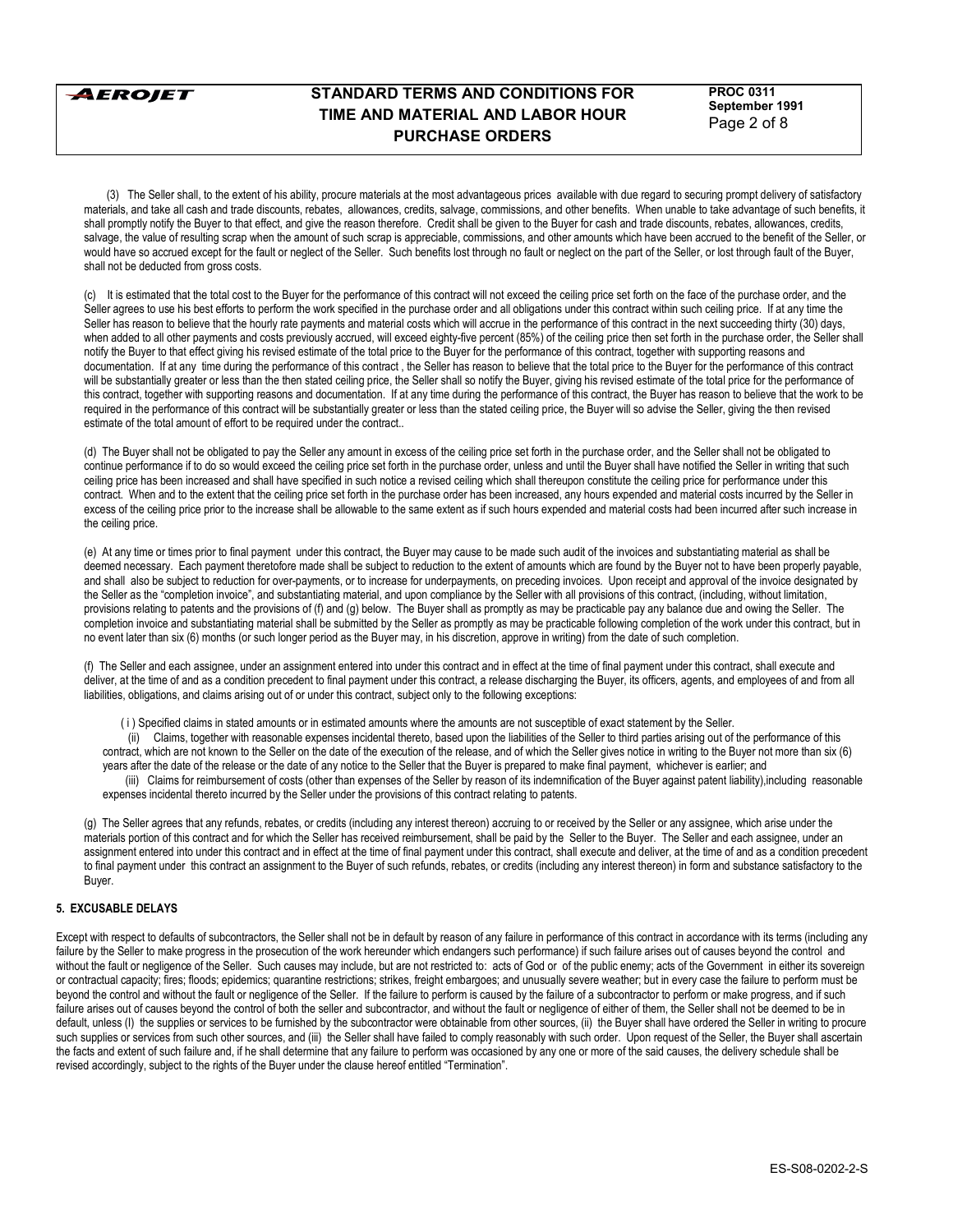

**PROC 0311 September 1991** Page 3 of 8

### **6. TERMINATION**

(a) The performance of work under this contract may be terminated by the Buyer in accordance with this clause in whole, or from time to time, in part:

(i) Whenever the Seller shall default in performance of this contract in accordance with its terms (including in the term "default" any such failures by the Seller to make progress in the work hereunder as endangers such performance), and shall fail to cure such default within a period of ten (10) days (or such longer periods as the Buyer may allow) after receipt from the Buyer of a notice specifying the default; or

(ii) Whenever for any reason the Buyer shall determine that such termination is in the best interest of the Buyer.

Any such termination shall be effected by delivery to the Seller of a Notice of Termination specifying whether termination is for the default of the Seller or for the convenience of the Buyer, the extent to which performance of work under the contract is terminated, and the date upon which such termination becomes effective. If, after notice of termination of this contract for default under (I) above, it is determined for any reason that the Seller was not in default pursuant to (I) above, or that the Seller's failure to perform or to make progress in performance is due to causes beyond the control and without the fault or negligence of the Seller pursuant to the provisions of the clause of this contract relating to excusable delays, the Notice of Termination shall be deemed to have been issued under (ii) above, and the rights and obligations of the parties hereto shall in such event be governed accordingly.

(b) After receipt of a Notice of Termination and except as otherwise directed by the Buyer, the Seller shall:

( i ) Stop work under the contract on the date and to the extent specified in the Notice of Termination;

 (ii) Place no further orders or subcontracts for materials, services or facilities, except as may be necessary for completion of such portion of the work under the contract as is not terminated.

(iii) Terminate all orders and subcontracts to the extent that they relate to the performance of work terminated by the Notice of Termination.

 (iv) Assign to the Buyer, in the manner and to the extend directed by the Buyer, all rights, title, and interest of the Seller under the orders or subcontracts so terminated, in which case the Buyer shall have the right, in its discretion, to settle or pay any or all claims arising out of the termination of such orders and subcontracts.

 (v) With the approval or ratification of the Buyer, to the extent he may require, which approval or ratification shall be final and conclusive for all purposes of this clause, settle all outstanding liabilities and all claims arising out of such termination of orders and subcontracts, the cost of which would be payable by the Buyer in whole or in part, in accordance with the provisions of this contract.

 (vi) Transfer title (to the extent that title has not already been transferred) and in the manner, to the extent, and at the times directed by the Buyer, deliver to the Buyer (A) the fabricated or unfabricated parts, work in process, completed work, supplies and other material produced as a part of, or acquired in respect of the performance of, the work terminated by the Notice of Termination, (B) the completed or partially completed plans, drawings, information, and other property which, if the contract had been completed would be required to be furnished to the Buyer, and (C) the jigs, dies, fixtures, and other special tools and tooling acquired or manufactured for the performance of this contract for the cost of which the Seller has been or will be reimbursed under this contract;

(vii) Use his best efforts to sell in the manner, at the times, to the extent, and at the price or prices directed or authorized by the Buyer, any property of the types referred to in (vi) above, provided, however that the Seller (A) shall not be required to extend credit to any purchaser, and (B) may acquire any such property under the conditions prescribed by and at a price or prices approved by the Buyer; and provided further that the proceeds of any such transfer or disposition shall be applied in reduction of any payments to be made by the Buyer to the Seller under this contract or shall otherwise be credited to the price or cost of the work covered by this contract or paid in such other manner as the Buyer may direct..

(viii) Complete performance of such part of the work as shall not have been terminated by the Notice of Termination; and

 (ix) Take such action as may be necessary, or as the Buyer may direct, for the protection and preservation of the property related to this contract, which is in the possession of the Seller and which the Buyer or the Government has or may acquire an interest.

 The Seller shall proceed immediately with the performance of the above obligations notwithstanding any delay in determining or adjusting any amount due or owing under this clause.

 (c) After receipt of a Notice of Termination, the Seller shall submit to the Buyer his termination claim in the form and with the certification prescribed by the Buyer. Such claim shall be submitted promptly but in no event later than six months from the effective date of termination, unless one or more extensions in writing are granted by the Buyer, upon request of the Seller made in writing within such six month period or authorized extension thereof. However, if the Buyer determines that the facts justify such action, he may receive and act upon any such termination claim at any time after such six month period or any extension thereof. Upon failure of the Seller to submit his termination claim within the time allowed, the Buyer may determine, on the basis of information available to him, the amount, if any, due to the Seller by reason of the termination and shall thereupon pay to the Seller the amount so determined.

(d) Subject to the provisions of paragraph (c), the Seller and the Buyer may agree upon the whole or any part of the amount or amounts to be paid to the Seller by reason of the total or partial termination of work pursuant to this clause. The contract shall be amended accordingly, and the Seller shall be paid the agreed amount.

 (e) In the event of the failure of the Seller and the Buyer to agree in whole or in part, as provided in paragraph (d) above, as to the amounts to be paid to the Seller in connection with the termination of work pursuant to this clause, the Buyer shall, determine on the basis of information available to him, the amount, if any, due to the Seller by reason of the termination, and shall pay to the Seller the amount determined as follows::

(I) If the termination of the contract is determined to be for the convenience of the Buyer, there shall be included: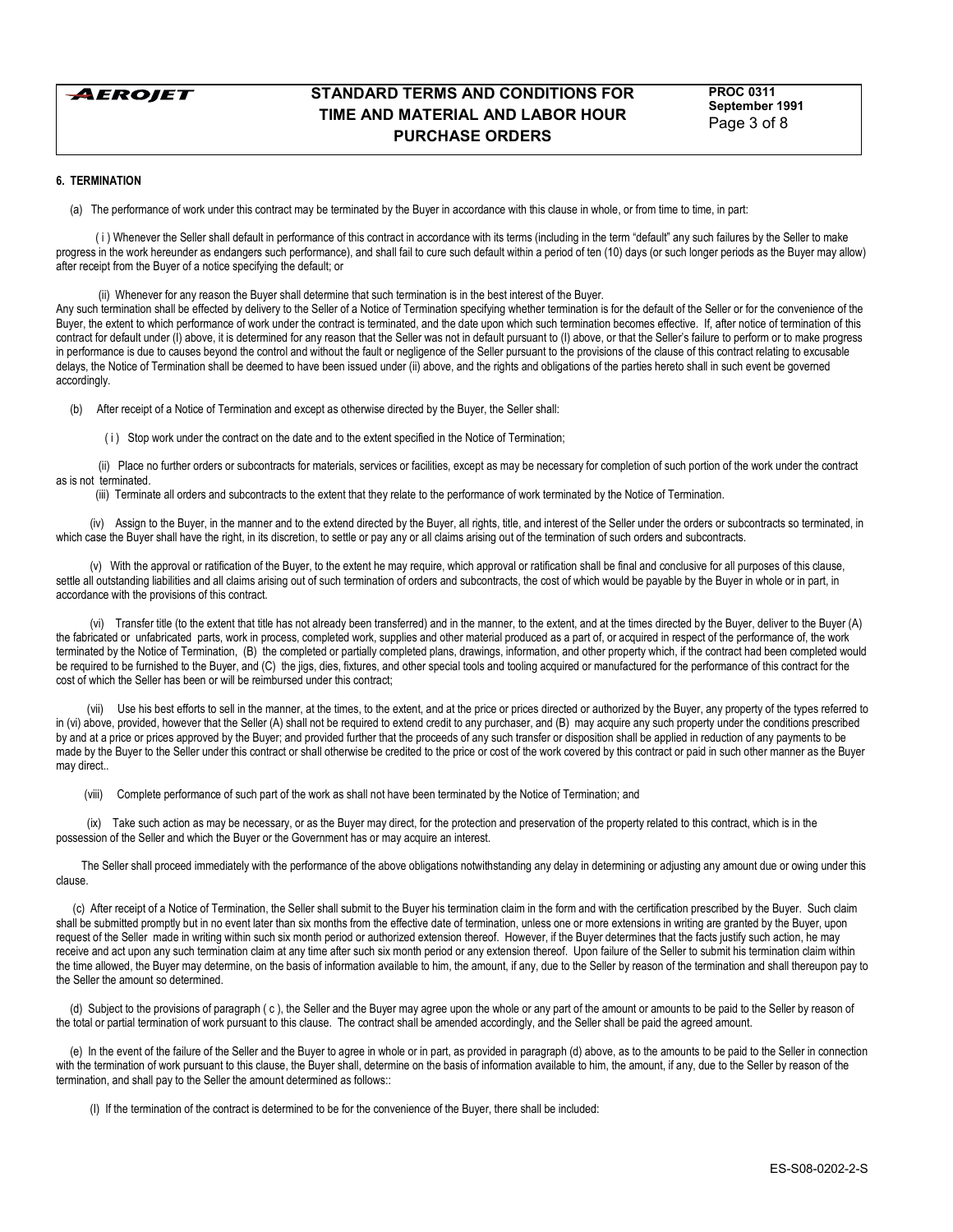**AEROJET** 

# **STANDARD TERMS AND CONDITIONS FOR TIME AND MATERIAL AND LABOR HOUR PURCHASE ORDERS**

**PROC 0311 September 1991** Page 4 of 8

 (A) An amount for direct labor hours (as defined on the face of the purchase order) which shall be determined by multiplying the number of direct labor hours expended prior to the effective date of the Notice of Termination, by the hourly rate or rates set forth in the purchase order, less any hourly rate payments theretofore made to the Seller.

 (B) An amount (computed pursuant to the provisions of the contract providing for payment for materials) for material expenses incurred prior to the effective date of the Notice of Termination, not previously paid to the Seller for the performance of this contract.;

 (C) An amount for labor and material expenses computed as if the expenses were incurred prior to the effective date of the termination, reasonably incurred after the effective date of the Notice of Termination with the approval of or as directed by the Buyer, provided that the Seller shall discontinue such expenses as rapidly as practicable;

 (D) To the extent not included in (A), (B), and (C) above, the cost of settling and paying claims arising out of the termination of work under subcontracts or orders, as provided in paragraph (b)(v) above, which are properly chargeable to the terminated portion of this contract; and

 (E) The reasonable costs of settlement, including accounting, legal, clerical, and other expenses reasonably necessary for the preparation of settlement claims and supporting data with respect to the terminated portion of the contract and for the termination and settlement of subcontracts thereunder, together with reasonable storage, transportation, and other costs incurred in connection with the protection or disposition of termination inventory; or

 (ii) If the termination of the contract is for the default of the Seller, there shall be included in the amounts computed in accordance with (I) above, except there shall not be included:

- (A) Any amount for the preparation of the Seller's settlement proposal; or
- (B) The portion of the hourly rate allocable to profit for any direct labor hours expended in furnishing materials and services not delivered to and accepted by the Buyer.

(f) The Seller shall have the right of appeal, under the "Disputes" clause of this contract, from any determination made by the Buyer under paragraphs (C) or (E) above, except that if the Seller has failed within the time provided in paragraph (C) above, to request extension of such time, he shall have no such right of appeal. In any case, where the Buyer has made a determination of the amount due under paragraph (C) or (E) above, the Buyer shall pay to the Seller the following: (I) if there is no right of appeal hereunder, or if no timely appeal has been taken, the amount so determined by the Buyer; or (ii) if an appeal has been taken, the amount finally determined on such appeal.

 (g) In arriving at the amount due the Seller under this clause, there shall be deducted (I) all unliquidated advance or other payments theretofore made to the Seller, applicable to the terminated portion of this contract; (ii) any claim which the Buyer may have against the Seller in connection with this contract; and (iii) the agreed price for, or the proceeds of sale of, any materials, supplies, or other things acquired by the Seller or sold pursuant to the provisions of this clause and not otherwise recovered by or credited to the Buyer.

(h) In the event of a partial termination, the hourly rates for direct labor hours with respect to the work under the continued portion of the contract shall be equitably adjusted by agreement between the Seller and the Buyer, and such be evidenced by an amendment to this contract.

 (I) The Buyer under such terms and conditions as it prescribes may make partial payments and payments on account against costs incurred by the Seller in connection with the terminated portion of the contract, whenever in the opinion of the Buyer the aggregate of such payments shall be within the amount to which the Seller will be entitled hereunder. If the total of such payments is in excess of the amount finally determined to be due under this clause, such excess shall be payable by the Seller to the Buyer upon demand, together with interest computed at the rate established by the Secretary of the Treasury as provided in Section 12 of the Contracts Disputes Act of 1978 for the period from the date such excess payment is received by the Seller to the date on which such excess is repaid to the Buyer; provided, however, that no interest shall be charged with respect to any such excess payment attributable to a reduction in the Seller's claim by reason of retention or other disposition of termination inventory until ten (10) days after the date of such retention or disposition, or such later date as determined by the Buyer by reason of the circumstances.

### **7. DISPUTES**

 (a) Any dispute arising under this order that is not settled by agreement of the parties, or pursuant to the administrative relief provided for in the following paragraphs, may be settled by recourse to appropriate legal remedies, in accordance with the laws of the State of California. Notwithstanding other provisions in this order, any decision of the Contracting Officer under the prime contract which binds Buyer shall bind both Buyer and Seller to the extent that it relates to this order, provided (1) Buyer promptly notifies Seller of the decision, and (2) if requested by Seller, Buyer appeals the decision in accordance with the disputes clause of the prime contract.

 (b) Any decision on the appeal, or any other decision of the Government under the prime contract that is binding on Buyer and cannot be appealed under the dispute clause of the prime contract, shall also bind Buyer and Seller to the extent that it relates to this order, provided Buyer promptly notifies Seller of the decision and, if Seller requests, brings suit or files a claim, as appropriate, against the Government. A final judgement in the suit shall be conclusive upon Buyer and Seller.

 (c) If any appeal, suit, or claim is prosecuted by Buyer under this clause, Seller shall be permitted to participate fully in the prosecution for the purpose of prosecuting for Buyer any appeal, suit, or claim initiated by Buyer at Seller's request. Each party shall cooperate fully in assisting the other party in the proceedings. Buyer agrees that unless seller consents, it will not enter into a settlement agreement with the Government, or take any other action that would prejudice Sellerís right under this clause.

 (d) Pending any decision, appeal, suit, or claim pursuant to this clause, Seller shall proceed diligently with performance of this order. All costs and expenses incurred by Seller and Buyer in prosecuting any appeal, suit, or claim initiated by Buyer at Seller's request shall be paid by Seller. The rights and obligations of Buyer and Seller under this order shall survive completion of, and final payment under this order.

 (e) No determination by Buyer of a question affecting Sellerís rights shall be considered final or conclusive, or prejudice any legal rights of Seller, without Sellerís consent. Any provisions in this order requiring determinations or approvals of the Contracting Officer are intended to implement the requirements of the prime contract, and Buyer agrees that any questions requiring this determination of approval will be referred to the Contracting Officer as a matter arising under the prime contract.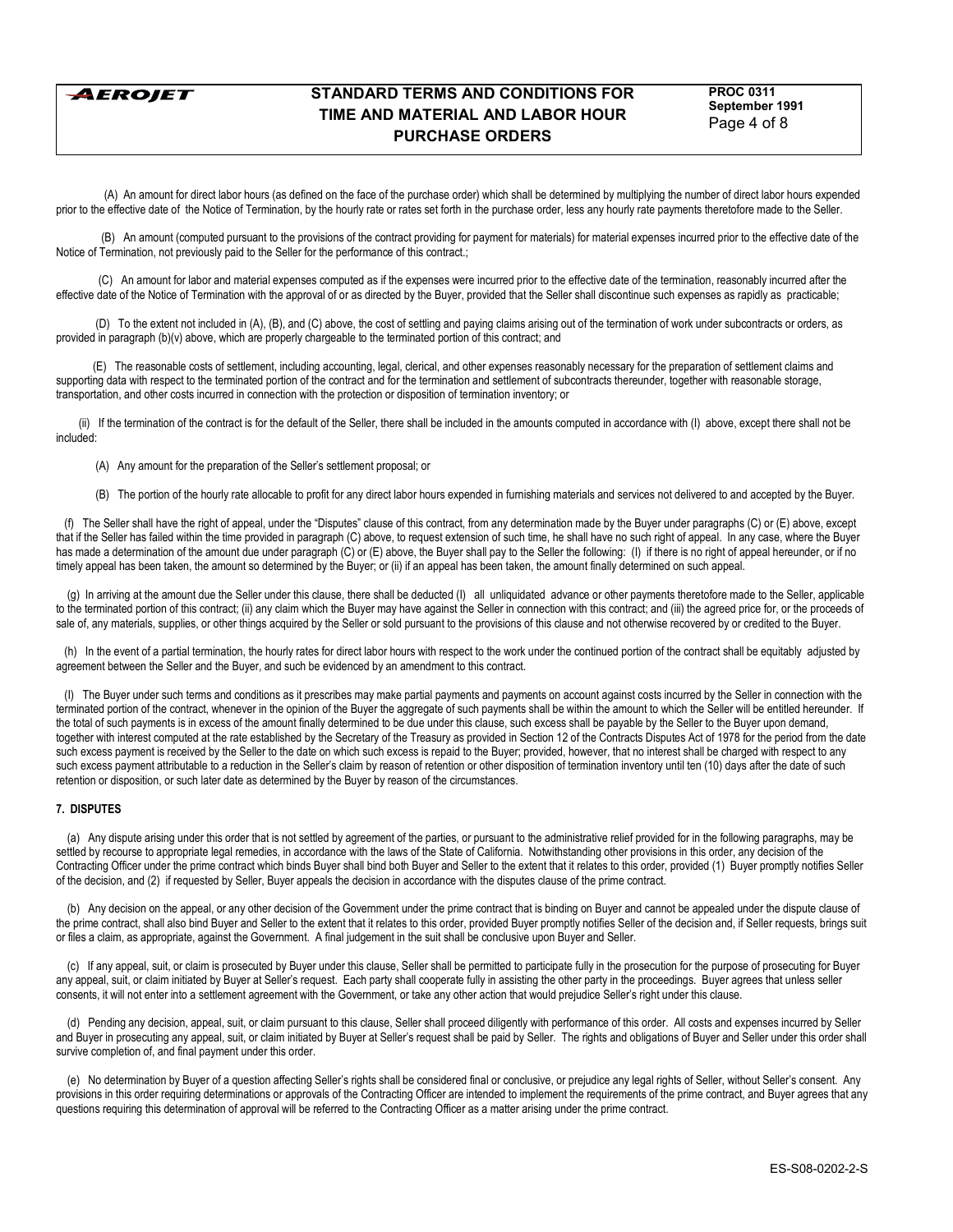

**PROC 0311 September 1991** Page 5 of 8

### **8. STOP WORK ORDER**

The clause set forth in Federal Acquisition Regulation 52.212-13, in effect as of the date of this contract is incorporated herein by reference and made a part hereof. The term "Contractor" appearing in this clause shall mean "Seller", and the terms "Contracting Officer" and "Government" shall mean "Buyer".

# **9. BUYER OR GOVERNMENT PROPERTY**

 (a) The Government or Buyer shall deliver to the Seller, for use in connection with and under the terms of this contract, the property described in the purchase order, together with such related data and information as the Seller may request and as may reasonably be required for the intended use of such property (hereinafter referred to as "Buyer or Government-furnished Propertyî). The delivery or performance dates for the supplies or services to be furnished by the Seller under this contract are based upon the expectation that Buyer or Government-furnished Property suitable for use will be delivered to the Seller at the times stated in this contract or, if not so stated, in sufficient time to enable the Seller to meet such delivery or performance dates. In the event that Buyer or Government-furnished Property is not delivered to the Seller by such time or times, the Buyer shall, upon timely written request made by the Seller, make a determination of the delay occasioned the Seller and shall equitably adjust the ceiling price, hourly rate delivery, or performance date, or all of them, and any other contractual provisions affected by such delay, in accordance with the procedures provided for in the clause of this contrat entitled .<br>"Changes".

In the event that Buyer or Government-furnished Property is received by the Seller in a condition not suitable for the intended use, the Seller shall, upon receipt thereof, notify the Buyer of such fact and, as directed by the Buyer, either (I) return such property at the Buyer's expense or otherwise dispose of the property or (ii) effect repairs or modifications. Upon completion of (I) or (ii) above, the Buyer upon written request of the Seller shall equitably adjust the ceiling price, rate, delivery or performance dates, or all of them, and any other contractual provision affected by the return or disposition, or the repair or modification in accordance with the procedures provided for in the clause of this contract entitled ìChangesî. The foregoing provisions for adjustment are exclusive and the Buyer or the Government shall not be liable to suit for breach of contract by reason of any delay in delivery of Buyer or Government-furnished Property or delivery of such property in a condition not suitable for its intended use.

 (b) Title to all property furnished by the Buyer or the Government shall remain in the Buyer or the Government. Title to all property purchased by the Seller, for the cost of which the Seller is entitled to be reimbursed as a direct item of cost under this contract, shall pass to and vest in the Buyer or the Government upon delivery of such property to the Seller. Title to other property, the cost of which is reimburseable to the Seller under the contract, shall pass to and vest in the Buyer or the Government upon (I) issuance for use of such property in the performance of this contract, or (ii) commencement of processing or use of such property in the performance of this contract, or (iii) reimbursement of the cost thereof by the Buyer in whole or in part, whichever first occurs. All Buyer or Government-furnished Property, together with all property acquired by the Seller, title to which vests in the Buyer or Government under this paragraph, are subject to the provisions of this clause.

 (c) Title to Buyer or Government Property shall not be affected by the incorporation or attachment thereof to any property not owned by the Buyer or Government, nor shall such Buyer or Government Property, or any part thereof, be or become a fixture or lose its identity as personalty by reason of affixation to any realty. The Seller shall comply with the provisions of the Federal Acquisition Regulations 52.245-5 as in effect on the date of the contract, which Manual is hereby incorporated by reference and made a part of this contract.

 (d) The Buyer or Government Property provided or furnished pursuant to the terms of this contract shall, unless otherwise provided herein, be used only for the performance of this contract.

 (e) The Seller shall maintain and administer in accordance with sound industrial practice, a program, for the utilization, maintenance, repair, protection, and preservation of Buyer or Government Property so as to assure its full availability and usefulness for the performance of this contract. The Seller shall take all reasonable steps to comply with all appropriate directions or instructions which the Buyer may prescribe as reasonably necessary for the protection of Buyer or Government Property.

 (f) Unless otherwise provided in this contract, Seller shall bear the risk of, and is responsible for, any loss or destruction of or damage to Buyer or Government Property while in the Seller's possession or control. Upon completion of this contract, or at such earlier dates as may be fixed by the Buyer, the Seller shall return all Buyer or Government Property in as good condition as when received except for reasonable wear and tear or for the utilization of the property in accordance with the provisions of this contract.

 (1) The Seller shall not be reimbursed for, and shall not include as an item of overhead, the cost of insurance, or any provision for a reserve, covering the risk of loss of or damage to Buyer or Government Property, except to the extent that the Buyer or Government may have required the Seller to carry such insurance under any other provisions of this contract.

 (2) Upon the happening of loss or destruction of or damage to Buyer or Government Property, the Seller shall notify the Buyer thereof, and shall communicate with the Loss and Salvage Organization, if any, now or hereafter designated by the Buyer, and with the assistance of the Los and Salvage Organization so designated (unless the Buyer has designated that no such organization be employed), shall take all reasonable steps to protect the Buyer or Government Property from further damage, separate the damaged and undamaged Buyer or Government Property, put all the Buyer or Government Property in the best possible order, and furnish to the Buyer a statement of:

- ( i ) the lost, destroyed, and damaged Buyer or Government Property,
- (ii the time and origin of the loss, destruction or damage,
- (iii) all known interests in commingled property, and
- (iv) the insurance, if any, covering any part of or interest in such commingled property.

The Seller shall make repairs and renovations of the damaged Buyer or Government Property or take such other action, as the Buyer directs.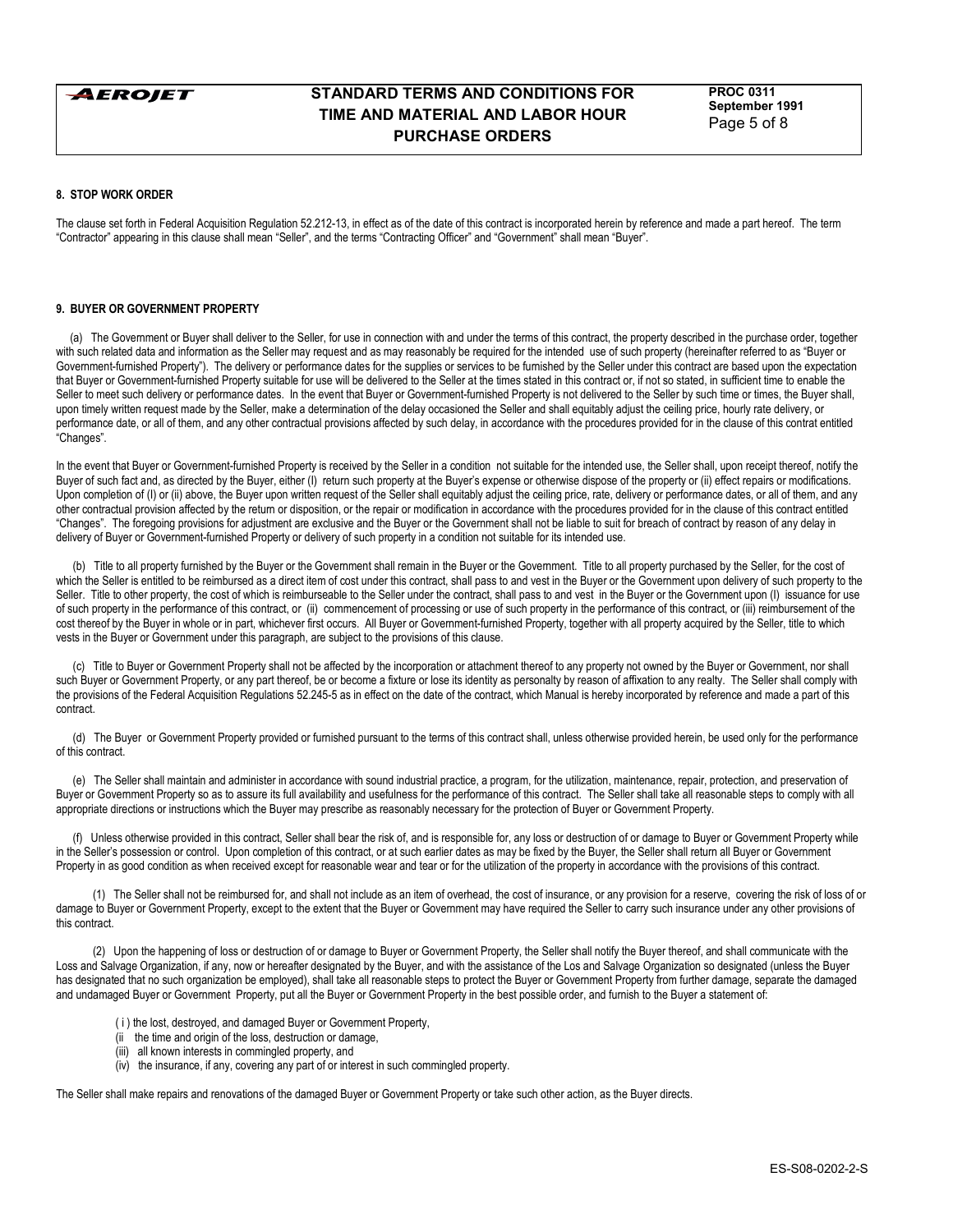

**PROC 0311 September 1991** Page 6 of 8

(g) The Buyer or Government shall at all reasonable times have access to the premises where any of the Buyer or Government Property is located.

 (h) Upon completion of this contract, or at such earlier dates as may be fixed by the Buyer, the Seller shall submit in a form acceptable to the Buyer, inventory schedules covering all items of Buyer or Government Property not consumed in the performance of this contract (including any resulting scrap) or not therefore delivered to the Buyer, and shall deliver or make such other disposal of such Buyer or Government Property as may be directed or authorized by the Buyer. The net proceeds of any such disposal shall be credited to the contract rice or shall be paid in such other manner as the Buyer may direct.

( i ) Unless otherwise provided herein, the Buyer or the Government:

 (1) May abandon any Buyer or Government Property in place, and thereupon all obligations of the Buyer or the Government regarding such abandoned property shall cease, and

 (2) has no obligations to the Seller with regard to restoration or rehabilitation of the Sellerís premises, neither in case of abandonment, disposition on completion of need or of the contract, nor otherwise.

## **10. ASSIGNMENTS**

 (a) Neither this contract nor any interest therein shall be transferred or assigned by Seller without the prior written consent of Buyer, and any such transfer or assignment, without Buyer's written consent shall be void. However, upon the written request of Seller, and the furnishing by Seller to Buyer of a duly executed written agreement to save and hold harmless Buyer of and from any claim, damage, loss or cost resulting from the erroneous payments of money to an assignee who might ultimately prove not to have been entitled thereto, Buyer agrees to consent to the assignment of sums due or to come due under this contract.

(b) In addition, under such circumstances where Buyer has consented in writing to such assignment, Seller hereby agrees that Buyer has hereby reserved to itself the first right to all monies assigned hereunder in every instance wherein the assignor is indebted to Buyer under or by virtue of any contract or subcontract for performance of services or furnishing of material to the Government of the United States of America or any division, branch or agency of such government. The agreement to save and hold Buyer harmless as required by subparagraph (a) of this Article (11) shall also contain this subparagraph (b).

 (c) Pursuant hereto, any notice of compliance with the foregoing and notice of intention to assign shall be sent via registered mail to Buyer, at the address stated in the contract., Attention: Chief Accountant, and shall contain evidence of compliance with the conditions contained herein and precedent to such assignment.

#### **11. SUBCONTRACTS**

 (a) No contract shall be made by the Seller for the furnishing of any of the work herein contracted for without the written approval of the Buyer. For the purpose of this clause, purchase of raw material or commercial stock items shall not be considered work.

(b) The Seller agrees that no subcontract placed under this contract shall provide for payment on a cost-plus-percentage-of-cost-basis.

### **12. LABOR DISPUTES**

 (a) Whenever the Seller has knowledge that any actual or potential labor dispute is delaying or threatens to delay the timely performance of this contract, the Seller shall immediately give notice thereof, including all relevant information with respect thereto, to the Buyer.

 (b) The Seller agrees to insert the substance of this clause, including this paragraph (b), in any subcontract hereunder as to which a labor dispute may delay the timely performance of this contract; except that each such subcontract shall provide that in the event its timely performance is delayed or threatened by delay by any actual or potential labor dispute, the subcontractor shall immediately notify his next higher tier subcontractor, or the Seller, as the case may be, of all relevant information with respect to such dispute.

### **13. INSPECTION AND CORRECTION OF DEFECTS**

 (a) All materials furnished and services performed by the Seller under this contract shall be subject to inspection and test by the Government or Buyer to the extent practicable at all times (including the period of performance) and places, and in any event prior to acceptance. The Government or Buyer through any authorized representative, may inspect the plant or plants of the Seller or of any of the Subcontractor's engaged in the performance of this contract. If any inspection or test is made by the Government or Buyer on the premises of the Seller or a subcontractor, the Seller shall provide and shall require subcontractors to provide all reasonable facilities and assistance for the safety and convenience of the Government or Buyerís inspectors in the performance of their duties. All inspections and tests by the Government or Buyer shall be performed in such a manner as will not unduly delay the work. Except as otherwise provided in this contract, acceptance of services performed and materials furnished under this contract shall be made at the place of delivery as promptly as practicable after delivery and shall be deemed to have been made no later than sixty (60) days after the date of such delivery, if acceptance has not been made earlier within such period.

 (b) At any time during performance of this contract but not later than six (6) months (or such other period as may be provided in the schedule) after acceptance of the services or materials last delivered in accordance with the requirements of this contract, the Government or Buyer may require the Seller to remedy by correction or replacement as directed by the Buyer, any services or materials which at the time of delivery thereof failed to comply with the requirements of this contract. Except as otherwise provided in paragraph (c) hereof, below, the allowability of the cost of any such replacement or correction shall be determined as provided in the "Payments" clause of this contract, but the "hourly rate" for labor hours incurred in such replacement or correction shall be reduced so as to exclude the portion of such rate attributable to profit. Corrected or replacement materials and services shall not be tendered again for acceptance unless the former tender and the requirement of correction or replacement is disclosed. If the Seller fails to proceed with reasonable promptness to perform such replacement or correction, and if such replacement or correction may be performed within the ceiling price, or the ceiling price as increased by the Buyer, the Buyer ( i ) may by contract or otherwise perform such replacement or correction and charge to the Seller any increased cost occasioned the Buyer thereby, and may deduct such increased cost from any amounts due the Seller under this contract (or require repayment of any payments theretofore made), or (ii) may terminate this contract for default as provided in the "Termination" clause of this contract. Failure to agree to the amount of any such increased cost to be charged to the Seller, or to such reduction in, or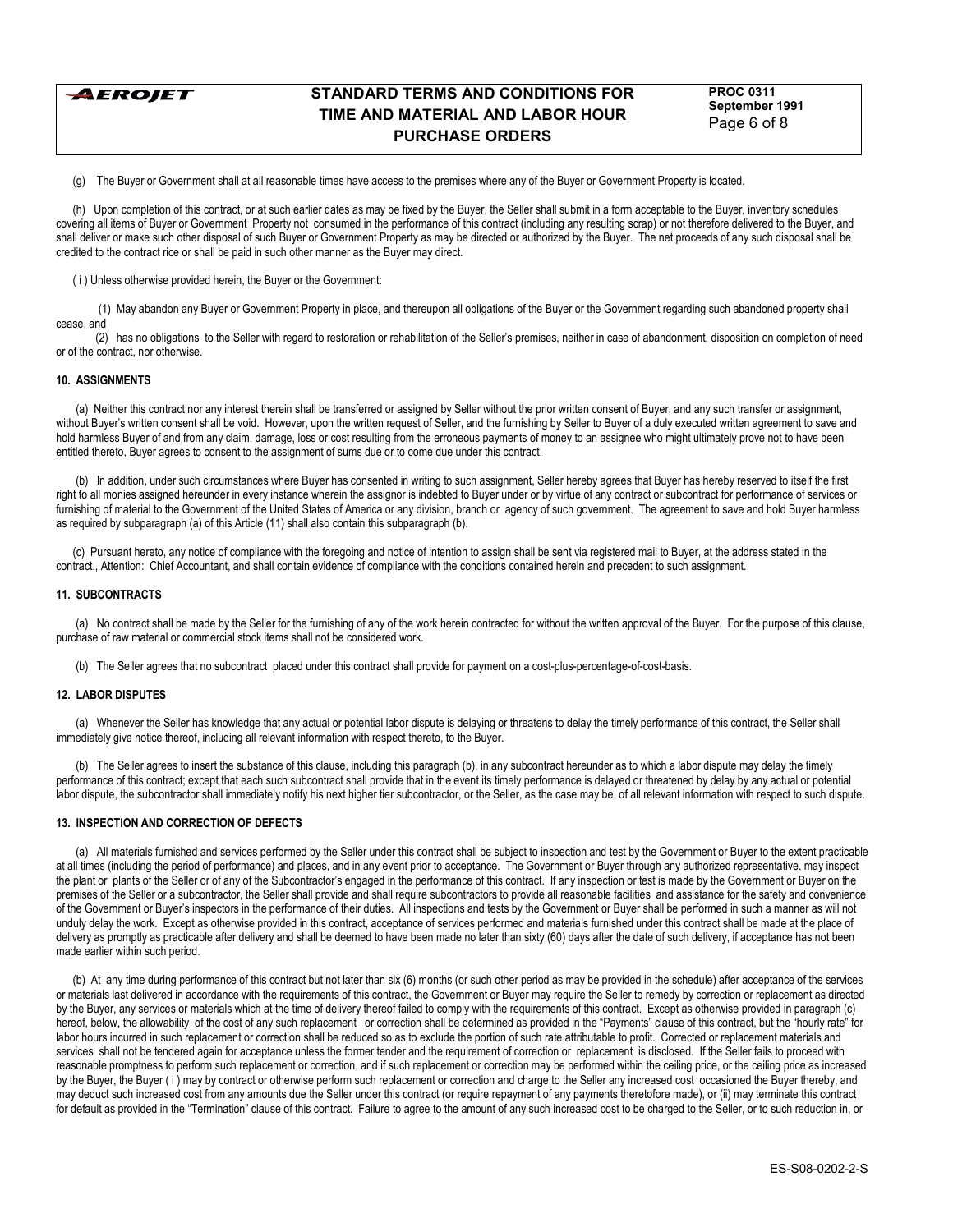

**PROC 0311 September 1991** Page 7 of 8

repayment of, any amount due under this contract, shall be a dispute concerning a question of fact within the meaning of the "Disputes" clause of this contract.

 (c) Notwithstanding the provisions of paragraph (b) above, the Buyer may at any time require the Seller to remedy by correction or replacement, without cost to the Buyer, any failure by the Seller to comply with the requirements of this contract, if such failure is due to fraud, lack of good faith or willful misconduct on the part of any of the Seller's directors or officers, or on the part of any of his managers, superintendents, or other equivalent representatives, who has supervision or direction of (I) all or substantially all of the Seller's business; (ii) all or substantially all of the Seller's operations at any one plant or separate location in which this contract is being performed; (iii) a separate and complete major industrial operation in connection with the performance of this contract; or (iv) all or substantially all of the Seller's operations under this contract. The Buyer may at any time also require the Seller to remedy by correction or replacement, without cost to the Buyer, any such failure caused by one or more individual employees selected or retained by the Seller after any such supervisory person has reasonable grounds to believe that any such employee is habitually careless or otherwise unqualified.

(d) The provisions of this clause shall apply to any corrected or replacement services or materials.

 (e) The Seller shall provide and maintain an inspection system acceptable to the Government covering the material, fabricating methods, and the work and services hereunder. Records of all inspection work by the seller shall be completed and available to the Government or Buyer at all reasonable times during performance of this contract and for such longer period as may be specified in this contract.

 (f) Except as provided in this clause and as may be provided in this purchase order, the Seller shall have no obligation or liability to correct or replace materials furnished and services performed under this contract which at the time of delivery are defective in material or workmanship or otherwise not in conformity with the requirements of this contract.

### **14. INSURANCE**

 (a) Seller shall procure and thereafter maintain workmanís compensation, employerís liability, comprehensive general liability (bodily injury), and comprehensive automobile liability (bodily injury and property damage) insurance with respect to performance under this contract, and such other insurance as Buyer may from time to time require with respect to performance under this contract, provided that Seller in fulfillment of its obligation to procure workmenís compensation insurance may, with the approval of Buyer and pursuant to statutory authority, maintain a self-insurance program. All insurance required pursuant to the provisions of this paragraph (a) shall be in such form, in such amounts, and for such periods of time, as Buyer may from time to time require or approve, with insurers approved by Buyer.

 (b) Seller agrees to the extent and in the manner required by Buyer, to submit for the approval of the Buyer any other insurance maintained by Seller in connection with the performance of this contract and for which Seller seeks reimbursement hereunder.

(c) Seller shall be reimbursed for the portion allocable to this contract of reasonable cost of insurance as required or approved pursuant to the provisions of this article.

# **15. INDEMNIFICATION**

In the event Seller, its employees, agents, subcontractors or lower-tier subcontractors enter premises occupied by or under the control of Buyer in the performance of this contract, Seller agrees that it will indemnify and hold harmless Buyer, its officers and employees from any loss, cost, damage, expense or liability by reason of property damage or personal injury of whatsoever nature or kind arising out of, as a result of, or in connection with such performance occasioned in whole or in part by actions or omissions of Seller, its employees, agents, subcontractors or lower-tier subcontractors; and Seller agrees that it and its subcontractors will maintain public liability and property damage insurance in reasonable limits covering the obligations set forth above, and will maintain proper workmen's compensation insurance covering all employees rendering performance under this contract.

### **16. REPRODUCTION RIGHTS AND NON-DISCLOSURE OF INFORMATION**

 (a) Seller shall not, without first obtaining the written approval of Buyer, reveal the fact that Seller has furnished or will furnish to Buyer the articles mentioned herein. Seller agrees that it will use any designs, tools, patterns, drawings, information or equipment furnished by Buyer only in the production of the articles called for herein and will not use such material for the production or manufacture of larger quantities than those specified herein or reveal information proprietary to the Buyer except with Buyer's written approval. Buyer does not warrant the accuracy of tools and fixtures which it furnishes and all work must be in strict accordance with drawings and specifications. Upon completion or termination of this contract, all items furnished shall be returned to Buyer.

 (b) Seller hereby agrees that all technical information contained in documents, drawings, publications, specifications, schedules and the like received from Buyer for the performance of this contract is received in confidence and is the proprietary property of Buyer, and that such information will not be transmitted, reproduced, used, or disclosed to any person or organization by Seller (except as may be necessary for the performance of work required to be done under this contract with Buyer) without the express prior written approval of Buyer. If this order is issued pursuant to a United States Government Contract, then this agreement will be extended to read Buyer and the Government.

# **17. APPLICABLE LAWS AND REGULATIONS**

Seller shall comply with all Federal, State, or local laws, rulings, regulations, and orders pertaining to this order in effect on its date.

#### **18. REMEDIES**

The rights and remedies set forth above shall be cumulative and in addition to any other remedies provided by law. Waiver by Buyer of a breach of any provision of this order by Seller shall not be deemed a waiver of future compliance therewith and such provision, as well as all other provisions herein, shall remain in full force and effect.

### **19. AUDIT BY BUYER**

This clause is applicable only if this order is not placed pursuant to a Department of Defense Prime or Subcontract.